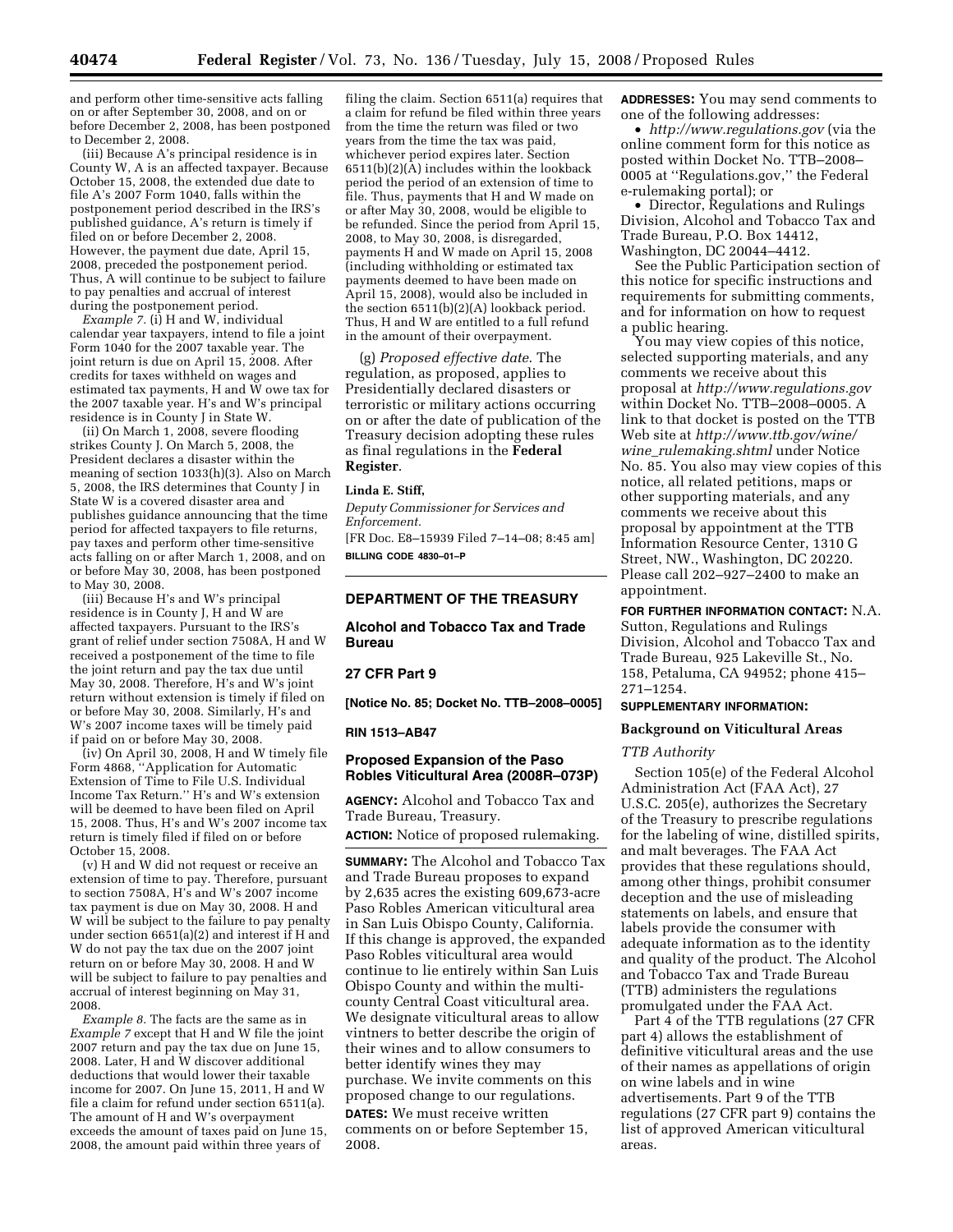### *Definition*

Section 4.25(e)(1)(i) of the TTB regulations (27 CFR 4.25(e)(1)(i)) defines a viticultural area for American wine as a delimited grape-growing region distinguishable by geographical features, the boundaries of which have been recognized and defined in part 9 of the regulations. These designations allow vintners and consumers to attribute a given quality, reputation, or other characteristic of a wine made from grapes grown in an area to its geographic origin. The establishment of viticultural areas allows vintners to describe more accurately the origin of their wines to consumers and helps consumers to identify wines they may purchase. Establishment of a viticultural area is neither an approval nor an endorsement by TTB of the wine produced in that area.

#### *Requirements*

Section 4.25(e)(2) of the TTB regulations outlines the procedure for proposing an American viticultural area and provides that any interested party may petition TTB to establish a grapegrowing region as a viticultural area. Petitioners may use the same procedure to request changes involving existing viticultural areas. Section 9.3(b) of the TTB regulations requires the petition to include—

• Evidence that the proposed viticultural area is locally and/or nationally known by the name specified in the petition;

• Historical or current evidence that supports setting the boundary of the proposed viticultural area as the petition specifies;

• Evidence relating to the geographic features, such as climate, soils, elevation, and physical features, that distinguish the proposed viticultural area from surrounding areas;

• A description of the specific boundary of the proposed viticultural area, based on features found on United States Geological Survey (USGS) maps; and

• A copy of the appropriate USGS map(s) with the proposed viticultural area's boundary prominently marked.

#### **Paso Robles Expansion Petition**

#### *Background*

#### Previous Petitions

On October 4, 1983, the Bureau of Alcohol, Tobacco and Firearms (ATF) published a final rule, T.D. ATF–148 (48 FR 45239), to establish the ''Paso Robles'' American viticultural area (AVA) in northern San Luis Obispo County, California (see 27 CFR 9.84). As

established, the Paso Robles AVA was entirely within the Central Coast AVA (27 CFR 9.75) and, to the west, it bordered the much smaller York Mountain AVA (27 CFR 9.80). In 1983, the Paso Robles AVA contained approximately 5,000 acres of vineyards.

As established, the Paso Robles AVA was defined by the San Luis Obispo-Monterey county line in the north, the Cholame Hills to the east, and the Santa Lucia Mountains to the south and west. According to T.D. ATF–148, the Santa Lucia Mountains largely protect the Paso Robles AVA from the intrusion of marine air and fog from the Pacific Ocean, giving the Paso Robles AVA a drier and warmer summer time climate than regions to the west and south. The Paso Robles AVA also is characterized by day to night temperature changes of 40 to 50 degrees, annual rainfall of 10 to 25 inches, 600 to 1,000 foot elevations, and well-drained alluvial soils in terrace deposits.

Lacking a feasible way to use physical features, such as ridge lines, to define the Paso Robles AVA's boundary, the original petitioner largely used a series of township and range lines and pointto-point lines to delineate the AVA's boundary. The southern-most portion of the Paso Robles AVA was delineated to the south by the east-west T29S/T30S township boundary line and to the east by the north-south R13E/R14E range line.

On June 13, 1996, ATF published a final rule, T.D. ATF–377 (61 FR 29952) expanding the Paso Robles AVA along a portion of its western boundary. This expansion added 52,618 acres of land similar to that found in the original AVA. The expansion added to the AVA seven vineyards planted after the Paso Robles AVA's 1983 establishment, containing 235 acres of grapes. The Paso Robles AVA, as expanded, remained entirely within San Luis Obispo County and the Central Coast AVA, and this westerly expansion did not extend into the York Mountain AVA or change the AVA's original southern boundary.

### Current Southern Expansion Petition

In 2007, the Paso Robles AVA Committee (PRAVAC) submitted a petition to TTB requesting a 2,635-acre expansion of the Paso Robles AVA. The petition states that the PRAVAC represents a broad cross-section of the Paso Robles wine industry and notes that its 59 grape-grower and winery members collectively own or manage over 10,000 acres of vineyards within the Paso Robles AVA.

The proposed expansion area is immediately south of the Paso Robles AVA's current southern-most boundary,

which is delineated by the T29S/T30S township line, as shown on the 1:250,000-scale USGS San Luis Obispo map used to define the AVA's boundary. As noted in the petition, the Paso Robles AVA's current southernmost boundary line bisects the southern portion of the Santa Margarita Valley, leaving a significant portion of the valley's southern end outside the AVA boundary as currently defined. The proposed expansion would, therefore, bring most of the remainder of the Santa Margarita Valley within the AVA, as shown on the 1:24,000 USGS Lopez Mountain map submitted with the petition. (TTB notes that, while not used to formally define the AVA's boundary in the proposed regulatory text, the Lopez Mountain map provides significantly more geographical detail regarding the expansion area due to its smaller scale.)

The proposed southern expansion also lies totally within San Luis Obispo County and the existing Central Coast AVA, and it would not overlap or otherwise affect any other established or currently-proposed new AVA. According to the petition, the distinguishing features of the proposed expansion area, including its geological history, geomorphology, soils, topography, and climate, are similar to those found in the southern region of the original Paso Robles AVA.

#### *Name Evidence*

The petition states that the ''Paso Robles'' geographical name applies to the proposed southern expansion of the Paso Robles AVA due to the historic, geographic, commercial, and cultural ties between the Santa Margarita Valley and the Paso Robles region of San Luis Obispo County. This is due to that valley's northward orientation, which is enclosed to the south and west by the Santa Lucia Mountains. Historically, travel was easier going northward through the valley to the city of Paso Robles than it was going southward over the mountains to the city of San Luis Obispo. The petition also states that, due to the stated historic and other ties, local residents and members of the Paso Robles wine industry have assumed that the entire Santa Margarita Valley was within the original Paso Robles AVA boundary line and reference the area as such.

According to the petition, other sources also show the entire Santa Margarita Valley as falling within the Paso Robles region. For example, the Paso Style Living real estate Web site (*[http://www.pasostyleliving.com/pages/](http://www.pasostyleliving.com/pages/pasoarea.htm)  pasoarea.htm*) describes the Santa Margarita area as ''the Southern edge of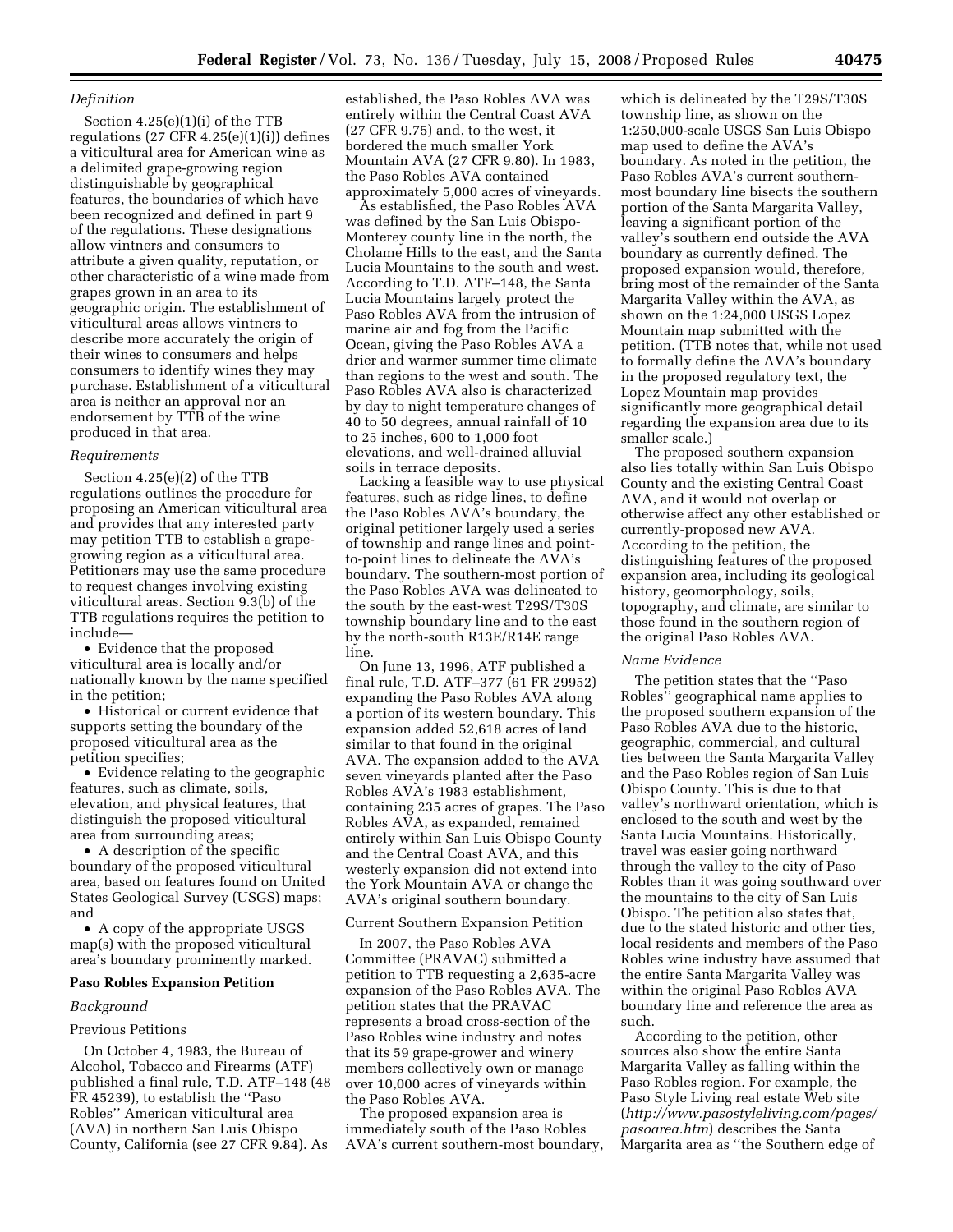Paso wine country.'' A 1928 soil survey map of the Paso Robles area submitted with the petition also shows the entire Santa Margarita Land Grant as being within the Paso Robles region. In addition, the ''1978 General Soil Map of the Paso Robles Area—San Luis Obispo County,'' published by the U.S. Department of Agriculture, Soil Conservation Service, University of California Agricultural Experiment Station, includes the proposed Paso Robles AVA expansion area within the Paso Robles region of the county.

### *Boundary Evidence*

The proposed triangle-shaped expansion of the Paso Robles AVA would move its southern-most point approximately 2.6 miles south in order to encompass most of that portion of the Santa Margarita Valley currently not included within the AVA. Also, the proposed expansion area would increase the length of the commonlyshared eastern boundary of the Paso Robles and Central Coast AVAs by the same distance.

The petition describes the proposed expansion area as part of the ''cohesive geographical unit'' of the Santa Margarita Valley. Nestled between the Santa Lucia Range and the Salinas River, the Santa Margarita Valley lies on both sides of the Paso Robles AVA's existing southern boundary line. The petition describes the original Paso Robles AVA southern-most boundary line, which follows the T29S/T30 township line and which bisects the Santa Margarita Valley, as an ''imaginary, indiscernible boundary in the landscape, not defined by any topographic or other environmental parameters.''

As explained in T.D. ATF–148, the Paso Robles AVA ''is bounded on the west and south by the Santa Lucia Mountain range'' which protects the AVA ''from marine air intrusion and coastal fogs.'' The proposed southern expansion, the petition explains, would more closely align the Paso Robles AVA's southern-most boundary with the Santa Lucia Range by encompassing most of the portion of the Santa Margarita Valley that is currently outside the AVA. The petition explains that beyond the proposed expansion area to the south is the narrowed terminus of the Santa Margarita Valley, with steep terrain on three sides and inadequate groundwater and warmth to sustain commercial viticulture.

According to the petition, the viticultural history of the Santa Margarita Valley began with the arrival of Spanish missionaries, who, among other things, brought grapes and

winemaking to the Paso Robles area over 200 years ago. Near present-day Santa Margarita, the missionaries built the Santa Margarita de Cortona Asistencia in 1787, which functioned as an outpost of the mission located at San Luis Obispo. See page 39 of the ''History of San Luis Obispo County, California, with Illustrations and Biographical Sketches of its Prominent Men and Pioneers'' (Thompson & West, 1883), by Myron Angel, (reprinted 1966, Howell-North Books, Berkeley, California), which was included with the petition. The Santa Margarita Asistencia served as a chapel, farmstead, and storehouse for grain grown in the valley.

In 1861, the land surrounding the Asistencia site was purchased by Mary and Martin Murphy, who also owned portions of other land grants within the Paso Robles region, according to page 68 of the Angel publication. Under the Martin's ownership, the petition states, the Santa Margarita area developed a strong attachment to the more commercialized Paso Robles area to its north. By 1889, the petition explains, an extension of the Southern Pacific Railroad ran south from Paso Robles along the Salinas River to the small settlement of Santa Margarita. See pages 34 and 75 of ''Rails Across the Ranchos,'' by Loren Nicholson, 1993. The USGS San Luis Obispo regional map shows the Southern Pacific Railway running south from the city of Paso Robles across the relatively flat valley to the town of Santa Margarita where it begins a twisting climb up and over the Santa Lucia Mountains to the city of San Luis Obispo.

In 2000, the petition explains, the Robert Mondavi Winery leased more than 1,000 acres in the southern Santa Margarita Valley for commercial vineyard development. This acreage is bisected by the current southern-most boundary of the Paso Robles AVA. At the time of the petition, vineyards covered 800 of the 1,000 acres, with plantings located on both sides of the existing Paso Robles AVA boundary line, according to the petition.

#### *Distinguishing Features*

The proposed expansion of the Paso Robles AVA relies on the Santa Margarita Valley's uniform topography, climate, soils, geologic history, and geomorphology. These geographical features, the petition notes, are the same throughout the valley, which is currently bisected by the existing Paso Robles AVA's southern-most boundary line. The Santa Margarita Valley, which makes up the portion of the Salinas River valley containing Santa Margarita and Rinconada Creeks, extends south

from the city of Atascadero, through the town of Santa Margarita, and continues south-southeastward through the proposed expansion area, according to the USGS San Luis Obispo regional map and the petition.

Professor Deborah L. Elliott-Fisk, Ph.D, of the University of California, Davis, an expert on the geography and terroir of California and viticultural area designations, researched and provided the distinguishing features information used in the petition. According to the petition, Dr. Elliott-Fisk also coordinated the data and analyses supplied by meteorologist Donald Schukraft, Western Weather Group, LLC, and other experts.

### Climate

The climate of the Paso Robles AVA as a whole, according to Dr. Elliott-Fisk, has smaller monthly temperature ranges and less continental influence than the inland areas further to the east, but is less influenced by Pacific marine air and fog than the coastal regions to the west due to the blocking effect of the Santa Lucia Mountains. As part of the larger Paso Robles region, the Santa Margarita Valley has climatic conditions similar to the AVA, Dr. Elliot-Fisk notes, and these conditions exist on both sides of the existing southern-most boundary of the AVA, which passes from west to east through the valley. Dr. Elliott-Fisk adds that other climate similarities found within the valley on either side of the existing AVA boundary include cold air drainage, cold air ponding under temperature inversions, and similar frost patterns, especially early in the growing season. Also, annual precipitation in the valley averages 29 inches, while regions to the east are drier and the coastal mountains to the west are wetter.

These climate similarities also are evidenced by various climate classification systems. For example, the petition states, the global scale climate classification system of Koppen, Geiger and Pohl (1953) labels the great majority of the Paso Robles region as a Mediterranean warm summer climate (Csb), while the region to the east has a Mediterranean hot summer climate (Csa).

Dr. Elliott-Fisk states that the Santa Margarita Valley's climate is classified as a cool region II climate of approximately 2,900 growing degreedays under the Winkler climate classification system, which is based on annual growing season heat accumulation. This classification is found on both sides of the existing southern-most Paso Robles AVA boundary. (As a measurement of heat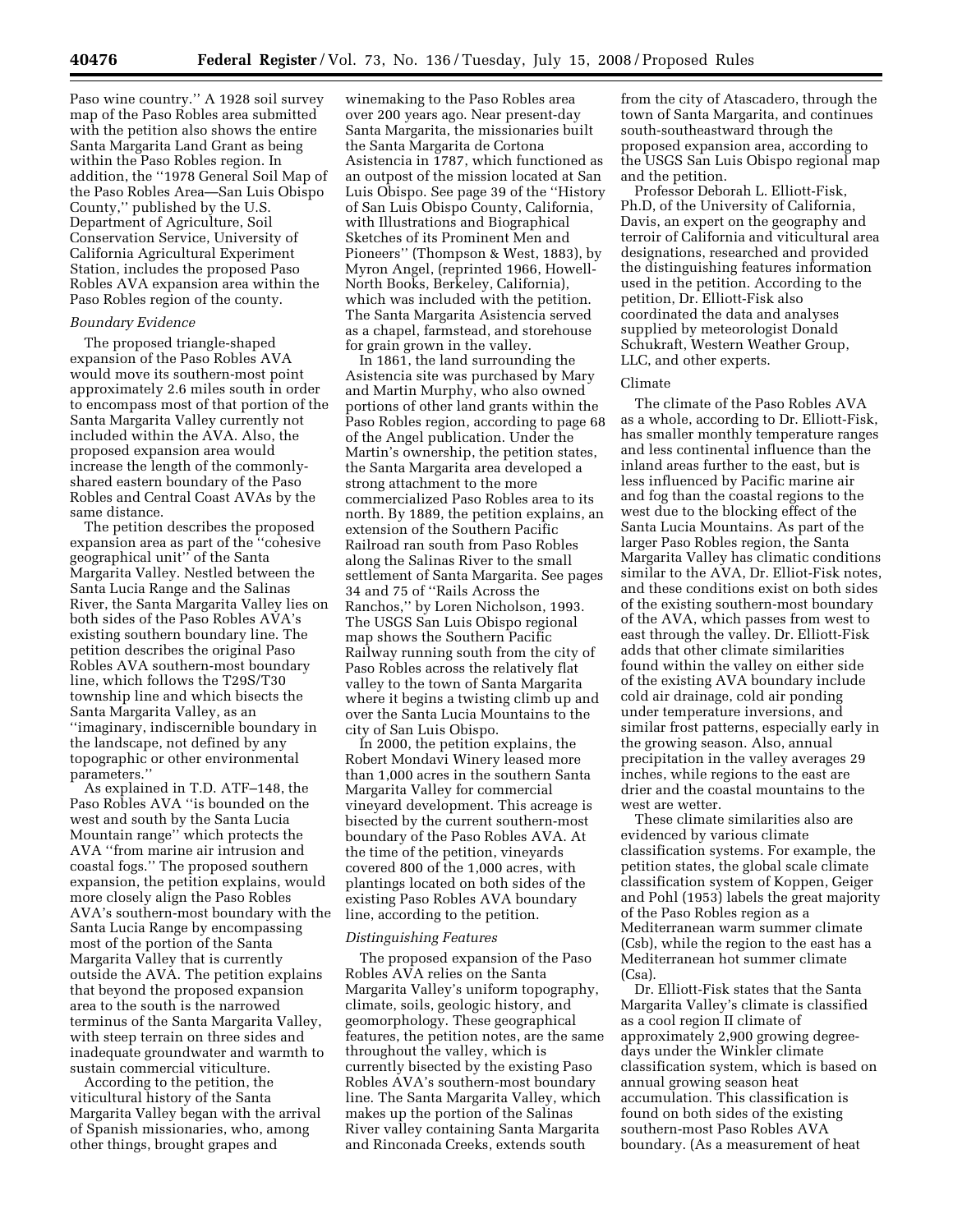accumulation during the growing season, 1 degree day accumulates for each degree Fahrenheit that a day's mean temperature is above 50 degrees, which is the minimum temperature required for grapevine growth. In the Winkler system, climatic region I has less than 2,500 growing degree days per year; region II, 2,501 to 3,000; region III, 3,001 to 3,500; region IV, 3,501 to 4,000; and region V, 4,001 or more. See pages 61–64 of ''General Viticulture,'' by Albert J. Winkler, University of California Press, 1974.)

Regarding the southern end of the Santa Margarita Valley that lies beyond the proposed expansion, Dr. Elliott-Fisk explains that the steep topography east, south and west of the narrow valley floor causes increases in relief precipitation and evening settling of cold, dense air at the valley's terminus. Local farmers, the petition explains, state that air temperatures at the far southern end of the valley are too cold to produce quality wine grapes.

### Geology

The geological features that characterize the southern region of the Paso Robles AVA continue across the AVA's southern-most boundary line and are found throughout the Santa Margarita Valley, including the proposed expansion area. Dr. Elliott-Fisk explains that the Salinas River originally formed the Santa Margarita Valley through a process of soil erosion and deposition, while the complex faulting of the Santa Lucia Range formed a graben basin that extends along the valley floor and crosses the existing Paso Robles AVA southernmost boundary line. Later, Dr. Elliott-Fisk notes, the Salinas River carved a new channel to the east through the soft Monterey Formation shales along the Rinconada Fault as the San Andreas Fault zone became more active. Rinconada Creek, a primary Salinas River tributary in the Santa Margarita Valley area, then deposited a series of broad alluvial fans and terraces across the older Salinas River alluvial fill, Dr. Elliott-Fisk explains. She notes that these alluvial terraces extend north and south of the current Paso Robles AVA boundary line and exist throughout the proposed expansion area.

To the east, south, and west of the proposed Paso Robles AVA expansion, Dr. Elliott-Fisk explains, the geology of the landscape is unsuitable for commercial production of wine grapes. She states that, to the east, granitic rocks on the mountainsides make the area difficult to farm, and the weathering and failure of near-surface rock makes road building difficult. Also, to the south,

and at the narrowed southern terminus of the Santa Margarita Valley, Franciscan conglomerate rock underlies the shallow alluvium creating an environment lacking in adequate groundwater. To the west, the landscape includes massive units of the late Cretaceous Franciscan and Great Valley formations, consisting of hard marine sandstones and conglomerates on steep mountain slopes, making the terrain unsuitable for viticulture.

### Soils

Similar soils exist on both sides of the current Paso Robles AVA southern boundary line, according to the current USDA soil survey for the Paso Robles Area of San Luis Obispo County (Lindsey, 1978). Climate, parent material, topography, and time, Dr. Elliott-Fisk states, all contribute to the soil type similarities that extend the length of the Santa Margarita Valley. The soils of the Santa Margarita Valley, Dr. Elliott-Fisk explains, include the deep gravelly loam soils of late-mid Quaternary age, grading into shallower clay loam soils against bedrock on the hillsides. Also, younger alluvial deposits dominate the flood plains of the valley's creeks.

Soils and terrain to the south, east, and west of the Paso Robles AVA proposed southern expansion are, however, unsuitable for commercial viticulture, Dr. Elliott-Fisk explains. To the south, the soils of the valley floor include clay loams with low water permeability and high water capacity with moderate shrink-swell potential, while the mountain slopes to the east and west have shallow top soil, small rooting zones for grapevines, and erosion potential, making those areas unsuitable for viticulture.

#### *Evidence Summary*

The PRAVAC petition, including Dr. Elliott-Fisk's discussion of the proposed expansion area's distinguishing features and a detailed letter from vineyard developer and manger Neil Roberts, emphasize that similar geological, geographical, and climatic conditions extend through the Santa Margarita Valley, which encompasses a portion of the existing Paso Robles AVA as well as the proposed expansion area. The landforms, topography, and geology features that form the Santa Margarita Valley, the petition explains, are similar both north and south of the existing Paso Robles AVA southern-most boundary line. Also, the valley's climate, as reflected by Winkler's degree-day values, and its soil types, as documented in the 1978 USDA soil survey for the Paso Robles Area of San

Luis Obispo County, show strong similarities on both sides of the current Paso Robles AVA southern-most boundary line. The petition adds that vineyards are farmed the same way north and south of the current Paso Robles AVA boundary line through the valley and these vineyards grow the same varietals.

## **TTB Determination**

TTB concludes that the petition to expand the Paso Robles American viticultural area merits consideration and public comment, as invited in this notice.

## *Boundary Description*

See the narrative boundary description covering the petitioned-for viticultural area expansion in the proposed regulatory text amendment published at the end of this notice.

#### *Maps*

The petitioner provided the required map to document the proposed boundary change, and we list that map below in the proposed regulatory text amendment.

### **Impact on Current Wine Labels**

The proposed expansion of the Paso Robles viticultural area will not affect currently approved wine labels. The approval of this proposed expansion may allow additional vintners to use ''Paso Robles'' as an appellation of origin on their wine labels. Part 4 of the TTB regulations prohibits any label reference on a wine that indicates or implies an origin other than the wine's true place of origin. For a wine to be eligible to use a viticultural area name as an appellation of origin or a term of viticultural significance in a brand name, at least 85 percent of the wine must be derived from grapes grown within the area represented by that name or other term, and the wine must meet the other conditions listed in 27 CFR 4.25(e)(3). Different rules apply if a wine has a brand name containing a viticultural area name or other viticulturally significant term that was used as a brand name on a label approved before July 7, 1986. See 27 CFR 4.39(i)(2) for details.

### **Public Participation**

#### *Comments Invited*

We invite comments from interested members of the public on whether we should expand the Paso Robles viticultural area as described above. We are especially interested in comments concerning the similarity of the proposed expansion area to the currently existing Paso Robles